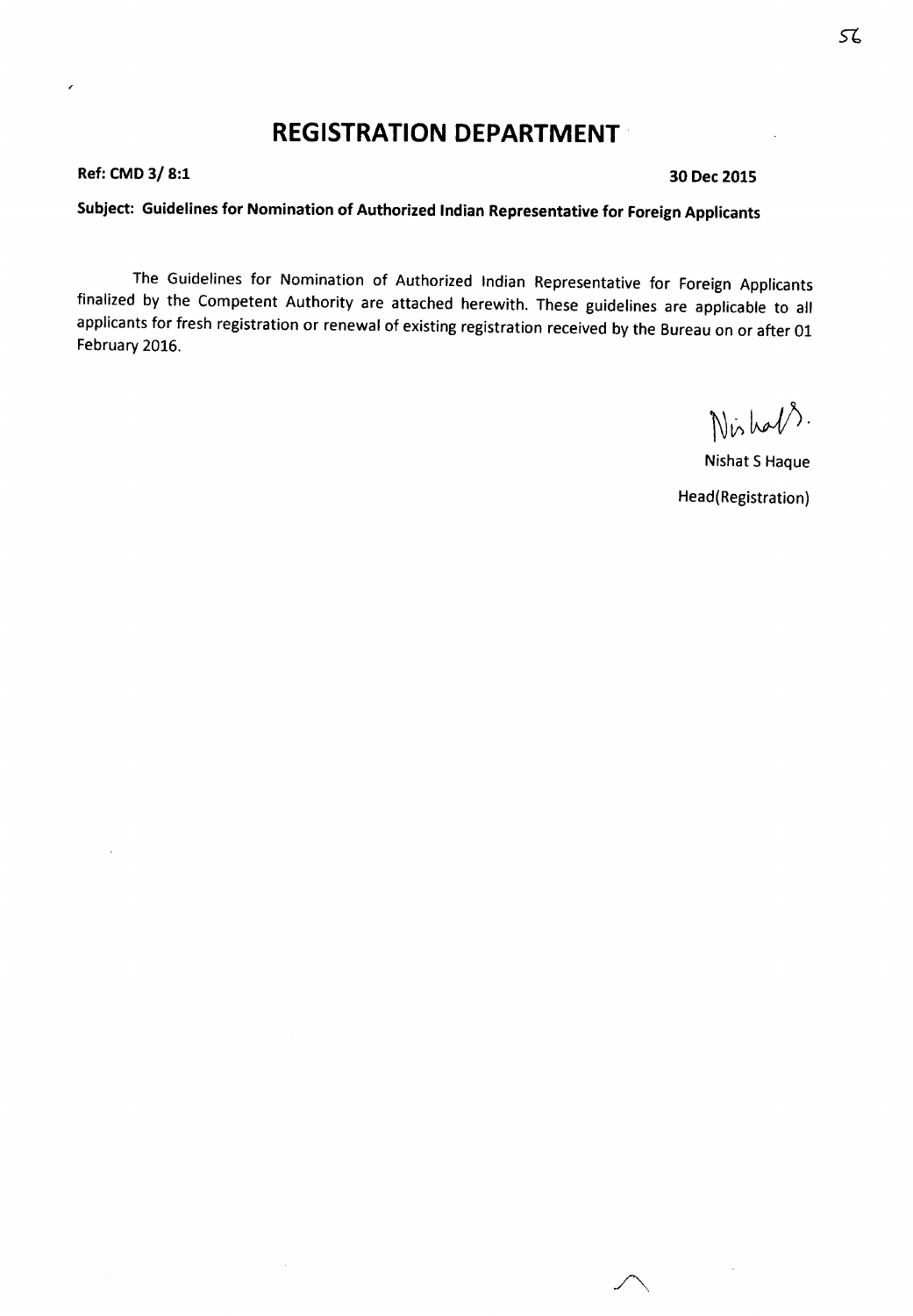#### **GUIDELINES FOR NOMINATION OF AUTHORIZED INDIAN REPRESENTATIVE FOR FOREIGN APPLICANTS**

Rule 16B (4) of the BIS Rules, 1987, states that every foreign applicant shall set up a liaison office or branch office located in India which shall meet all liabilities and obligations with respect to the BIS Act, 1986, and the Rules and Regulations framed thereunder for the purpose of registration, on behalf of the foreign manufacturer.

**2.** The said BIS Rules, 1987, further lay down that the requirement to set up an office in India shall not apply if the Bureau enters into a Memorandum of Understanding with the concerned country for implementation of the Act and the Rules and Regulations framed thereunder, or if the foreign applicant nominates an authorized representative located in India who declares his consent to be responsible for compliance to the provisions of the Act and the Rules and Regulations framed thereunder on behalf of the foreign applicant.

**3.** In order to ensure compliance to the rules and considering the difficulties being faced in operation of the registration scheme, it has been decided that before the Registration is granted, the foreign manufacturer shall provide the details of its liaison office or branch office in India, together with Certificate issued by the Registrar of Companies or any other relevant document from Government/Statutory Authorities which establish proof of such office having been so set up, and an affidavit cum undertaking (on Rs 100/- non-judicial stamp paper, duly notarized) from the CEO/MD/authorized employee of said liaison office/branch office, declaring its consent to meet all liabilities and obligations with respect to the BIS Act, 1986, and the Rules and Regulations framed thereunder for the purpose of Registration, and clearly indemnifying the Bureau from any liability arising out of the Registration, on behalf of the foreign manufacturer. Model Affidavit cum Undertaking in this regard is as per **Format A**.

**4.** In case, however, the foreign manufacturer **does not have a liaison office or branch office in India**, the nomination of their authorized representative in India shall be as follows:

**a) Brand Owner, i.e. Proprietor or Registered User of the Brand/Trademark, located in India:** Before grant of Registration, the foreign manufacturer may nominate the Brand Owner i.e. Proprietor or Registered User located in India of the Brand/Trademark appearing on the article, as their authorized representative.

In such eventuality, the following documents will be required to be submitted to the Bureau:

- i) Document establishing the nominee as the Brand Owner or Proprietor or Registered User of the Brand/Trademark in question;
- ii) Document authenticating the identity of the nominee (such as Certificate issued by Registrar of Companies, etc); and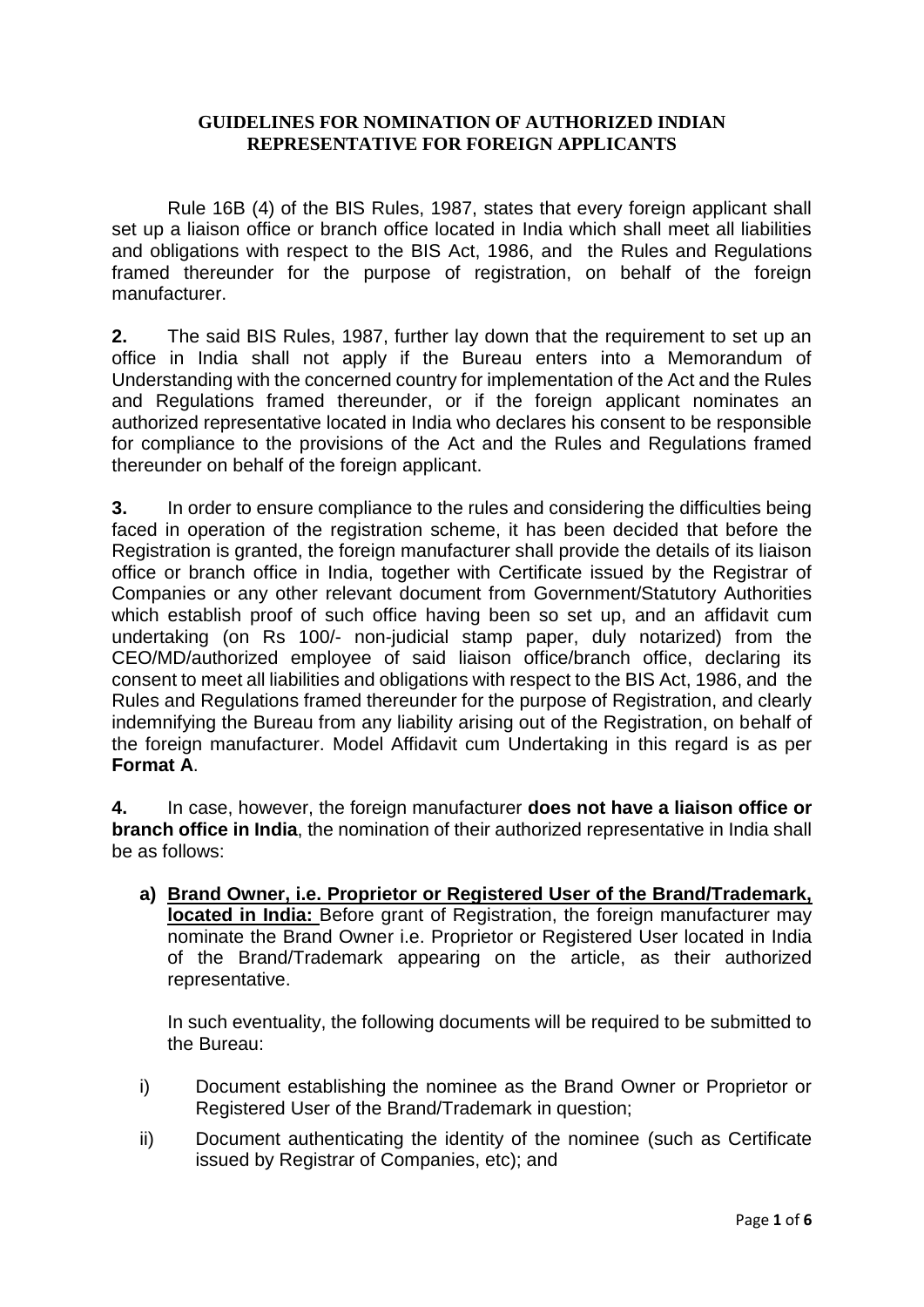- iii) An affidavit cum undertaking (on Rs 100/- non-judicial stamp paper, duly notarized) from the said Brand Owner or Proprietor or Registered User of the Brand/Trademark located in India or its CEO/MD/authorized employee, as the case may be, accepting the nomination, declaring its consent to be responsible for compliance to the provisions of the Act and the Rules and Regulations framed thereunder, and clearly indemnifying the Bureau from any liability arising out of the Registration, on behalf of the foreign applicant. Model Affidavit cum Undertaking in this regard is as per **Format B**.
- **b) Any other Entity:** In the event that there is no Proprietor or Registered User of the Brand/Trademark located in India, the foreign manufacturer, before grant of Registration, may nominate any other entity located in India as its authorized representative.

In such eventuality, the following documents will be required to be submitted to the Bureau:

- i) Document establishing legal status of the entity (Company, Firm, or Proprietorship) such as Certificate issued by Registrar of Companies, Registered Partnership Deed, etc;
- ii) An affidavit cum undertaking (on Rs 100/- non-judicial stamp paper, duly notarized) by the CEO/MD/authorized employee of the said entity located in India, as the case may be, accepting the nomination, declaring its consent to be responsible for compliance to the provisions of the Act and the Rules and Regulations framed thereunder, and clearly indemnifying the Bureau from any liability arising out of the Registration, on behalf of the foreign applicant. The entity shall also declare in said affidavit cum undertaking that it has no linkage with any laboratory and that it will not engage in any activity that is in conflict with the interest of the Bureau. Model Affidavit cum Undertaking in this regard is as per **Format B**.

**5.** With this, the existing agreement is replaced by Affidavit cum Undertaking. This shall be applicable to all Applications for fresh Registration or Renewal of existing Registration, received by the Bureau on or after 01 February 2016.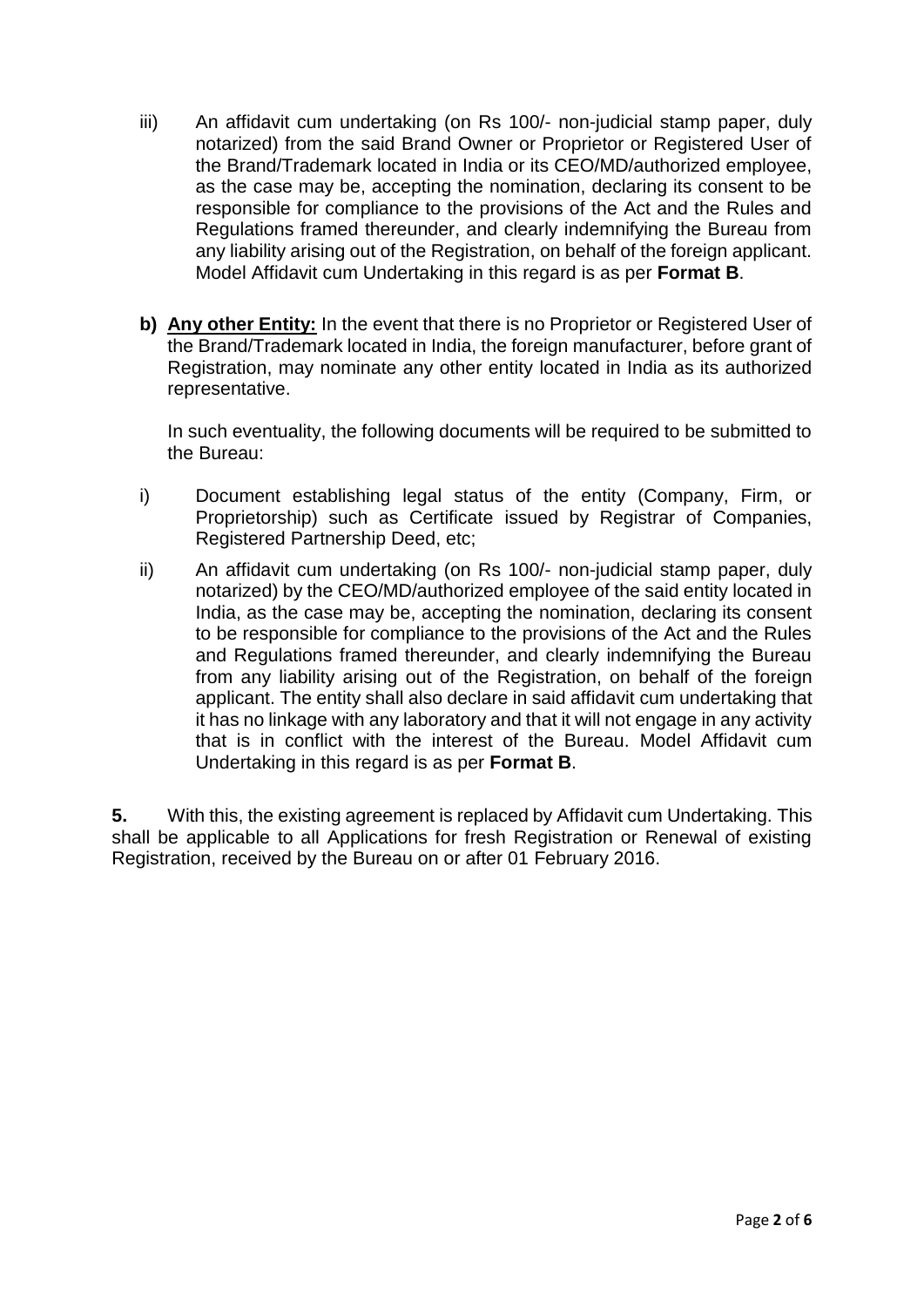## **MODEL AFFIDAVIT CUM UNDERTAKING**

### **(TO BE FURNISHED BY MANUFACTURER'S BRANCH OFFICE/LIAISON OFFICE LOCATED IN INDIA, BEFORE GRANT OF REGISTRATION)**

(On Rs 100/- non-judicial stamp paper, duly notarized)

I, ………………………., aged about ……… years, by occupation CEO/MD/Proprietor/authorized employee (designation…………..) of M/s …………………………… (the liaison office / branch office, in India), having its Registered Office/Head Office at …………………… (address in India), do hereby solemnly affirm and declare as under:

- 1. That M/s…………………………… (the liaison office / branch office, in India) has been set up in India by M/s …………………………… (foreign applicant) having its factory/manufacturing address at ……………………………… (address of foreign applicant) in accordance with Rule 16 B (4) of the BIS Rules, 1987, for the purpose of BIS Registration of its articles.
- 2. That I have been duly authorized to give this affidavit cum undertaking (authorization appended herewith).
- 3. That M/s ……………………………… (the liaison office / branch office, in India) does hereby undertake to meet all liabilities and obligations with respect to the BIS Act, 1986, and the Rules and Regulations framed thereunder, on behalf of M/s …………………………… (foreign applicant) for the purpose of all Registrations granted / to be granted by BIS. M/s ............................... (the liaison office / branch office, in India) further undertakes that this undertaking shall not be revoked during the operation of any of the Registrations without prior consent of the Bureau.
- 4. That without prejudice to the generality of the foregoing declaration, M/s ……………………………… (the liaison office / branch office, in India) accepts and undertakes to be responsible for compliance of all terms and conditions of the Registrations and to be liable to meet all outstanding financial dues to BIS that may arise at any stage in connection with any of the Registrations.
- 5. That M/s ……………………………… (the liaison office / branch office, in India) accepts and undertakes full liability in case of violation of any provision of the BIS Act, 1986, or the Rules and Regulations framed thereunder, arising out of any act or omission on the part of the foreign applicant.
- 6. That I declare that M/s ……………………………… (the liaison office / branch office, in India) has no commercial or business relationship with any laboratory affecting the interest of BIS and that it will not engage in any activity that is in conflict with the interest of BIS in general and the Registration Scheme in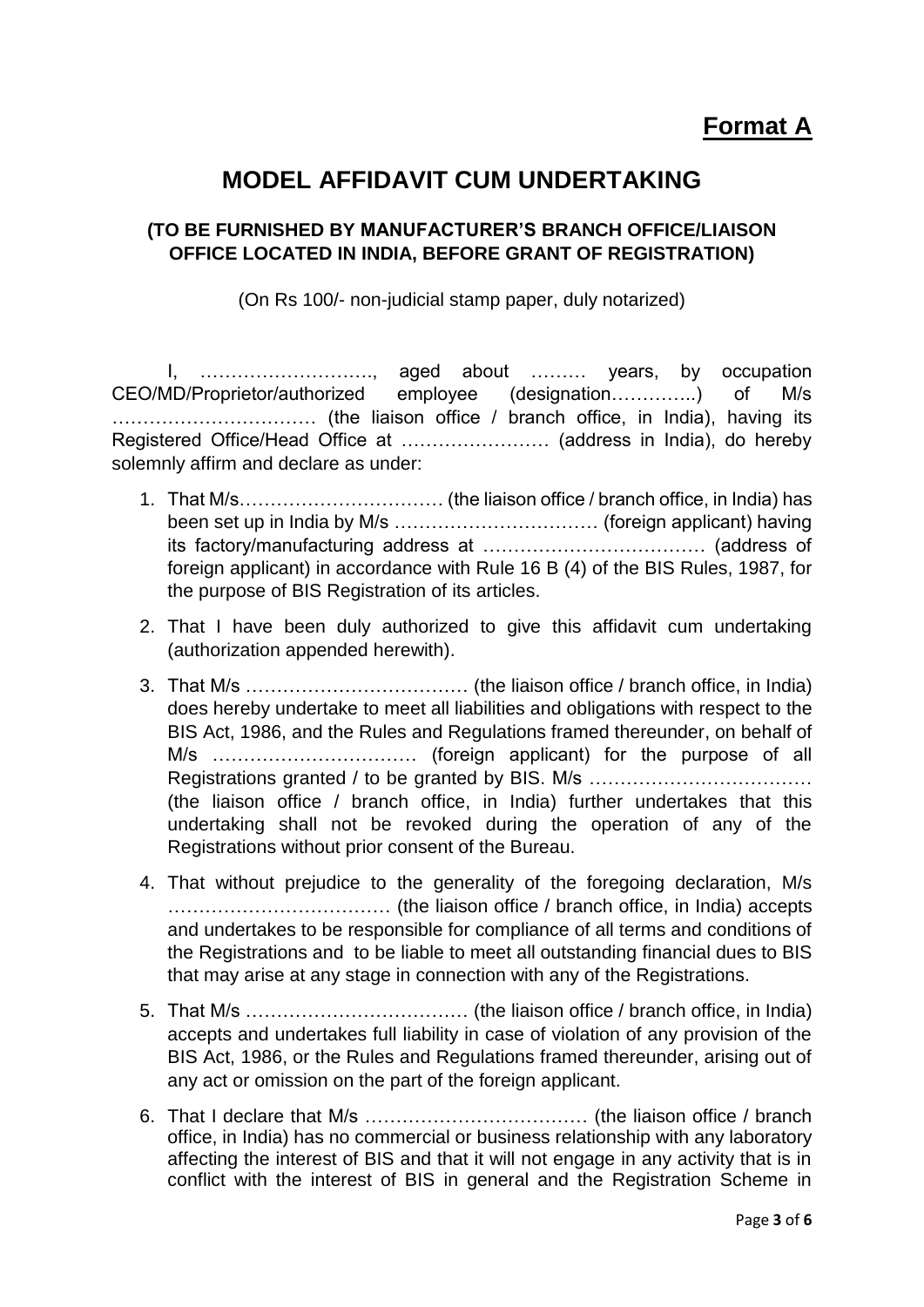particular. I fully understand that any violation of this may lead to cancellation of the Registrations, apart from other actions as per law.

7. That M/s ……………………………… (the liaison office / branch office, in India) as well as the undersigned i.e. deponent, undertake to fully indemnify BIS from any loss arising out of any of the Registrations granted / to be granted, jointly and severally, on behalf of the foreign applicant.

In witness whereof, I do hereby sign and execute this affidavit cum undertaking on this the ……..day of ………., 20…..

Signed, sealed and delivered by the abovenamed.

(DEPONENT)

(Signature with seal and stamp)

(Signature, stamp and seal of Notary Public)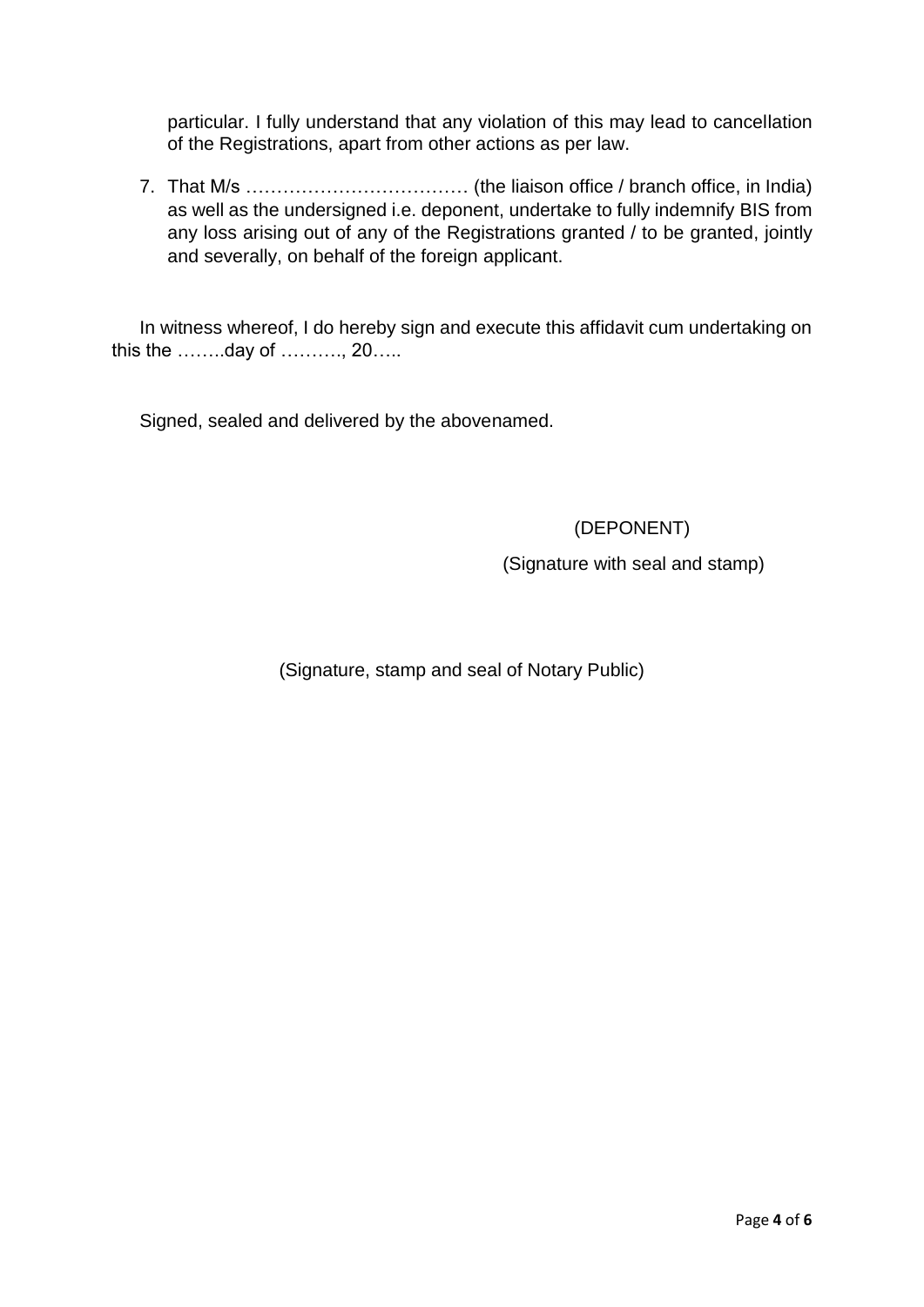## **MODEL AFFIDAVIT CUM UNDERTAKING**

#### **(TO BE FURNISHED BY THE BRAND OWNER; OR PROPRIETOR/REGISTERED USER OF BRAND/TRADEMARK; OR ANY OTHER ENTITY LOCATED IN INDIA, BEFORE GRANT OF REGISTRATION)**

(On Rs 100/- non-judicial stamp paper, duly notarized)

I, ………………………., aged about ……… years, by occupation CEO/MD/Proprietor/authorized employee (designation…………..) of M/s …………………………… (the nominated Company/Firm/Proprietorship in India), having its Registered Office/Head Office at …………………… (address in India), do hereby solemnly affirm and declare as under:

- 1. That M/s…………………………… (foreign applicant) having its factory/manufacturing address at …………………… (address of foreign applicant) has nominated M/s …………………………… (the nominated Company/Firm/Proprietorship in India) as its authorized representative located in India in pursuance of Rule 16B(4) of the BIS Rules, 1987, regarding BIS Registration of its article…………………………….(details of article alongwith brand and Indian Standard concerned).
- 2. That I have been duly authorized to give this affidavit cum undertaking (authorization appended herewith).
- 3. \*\*That I hereby declare that M/s ……………………………… (the nominated Company/Firm/Proprietorship in India) is the Brand Owner/Proprietor/Registered User of the Brand/Trademark appearing on said article.
- 4. That M/s ……………………………… (the nominated Company/Firm/Proprietorship in India) does hereby unconditionally accept the nomination and give consent to be responsible for compliance to the provisions of the BIS Act, 1986, and the Rules and Regulations framed thereunder, on behalf of M/s …………………………… (foreign applicant) for the purpose of Registration of the said article(s). M/s ……………………………… (the nominated Company/Firm/Proprietorship in India) further undertakes that this consent shall not be revoked during the operation of the Registration without prior consent of the Bureau.
- 5. That without prejudice to the generality of the foregoing declaration, M/s ……………………………… (the nominated Company/Firm/Proprietorship in India) accepts and undertakes to be responsible for compliance of all terms and conditions of the Registration and to be liable to meet all outstanding financial dues to BIS that may arise at any stage in connection with the Registration.